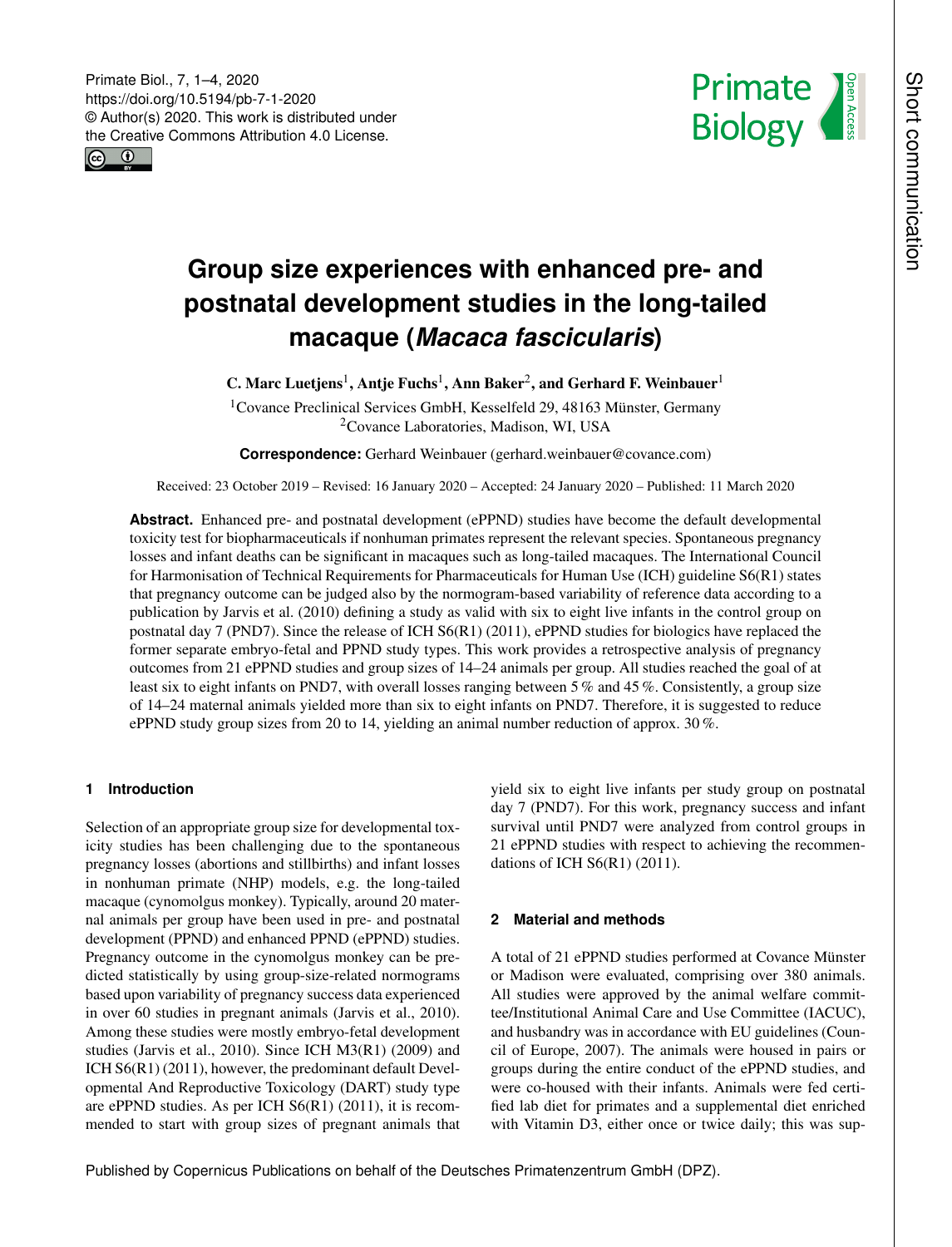Prenatal/stillbirth/PND7 loss [%] Cumulative Mediar MAS MA7 MA6 MA5 MA4 MA3 **Prenatal** MA<sub>2</sub> Stillbirth MA: PND7 GA13 GA12 GA11 GA10 Studies GAS **GA8** GA7 GA6 GA5 GA4 GA3 GA2 GA<sub>1</sub> 30 35  $40\,$  $\bf 45$  $\mathbf 0$ 5 10 15 20 25 50 55 60 65 70 75 80 85 90 95

**Figure 1.** Prenatal loss, stillbirth, and postnatal loss until postnatal day 7 (PND7) in 21 ePPND Studies for Münster (GA1-13) and Madison (MA1-8). Group sizes at study start were 14–24 animals per group.

plemented by fresh fruit and vegetables, and tap water was available ad libitum. A climate-controlled room with a minimum of eight air changes per hour had temperatures of 19 to  $25^{\circ}$ C in the Münster site and 20 to  $26^{\circ}$ C in the Madison site, and relative humidity was 30 %–70 % in the Madison site and 40 %–70 % in the Münster site. The light–dark schedule was 12 : 12, and additional UV light was provided following the first delivery. Pregnancy and infant data comprise the study time frame between gestation day 20 until PND7 from control/vehicle-treated animals. Group sizes ranged from 14–24 animals.

### **3 Results and discussion**

ICH S6(R1) (2011) provides many study design recommendations resulting in considerably more standardized ePPND study layouts (Weinbauer et al., 2011, 2013) including the recommendation to plan studies such that six to eight live infants are available on PND7. Figure 1 shows the percentage of pre- and postnatal losses. The cumulative overall pregnancy loss rate was 28.1 %; the median overall pregnancy loss rate per study was 27.7 %. The individual data show a range of overall pregnancy loss rate per study of 5 % to 45 %. A group size of 14–24 yielded on average 13 live infants on PND7, with a range of 9–22 infants. Hence, group sizes of 14–24 maternal animals yielded always more than 6–8 infants on PND7. In Fig. 2, the loss rates are put in relation to achieving six to eight live infants on PND7. Even with the highest observed loss of 45 %, a group size of 14 pregnant animals would yield at least seven infants on PND7.

Jarvis et al. (2010) reported on 14 PPND studies, with six studies having group sizes of 14–24, five studies having group size of 12, and the remaining three studies had lower group sizes. For the group sizes of 14–24, numbers of 7–13 live infants were achieved by PND7, among which one study had 50 % (12 live infants at group size 24) overall loss, and one study had 56 % overall loss (7 live infants at group size of 16). Similar to the current dataset, a group size of 14 to 24 maternal animals consistently yielded at least six to eight infants on PND7. For the five PPND studies with a group size of 12 pregnant animals (Jarvis et al., 2010), 6, 8, 8, 8, and 10 live infants were available on PND7. Based on these empirical data, a group size of 12 would also be sufficient, but at maximal loss around 50 % could render a minimum infant numbers without a "comfort margin".

The male : female infant ratio on PND7 was on average 1.24 (median: 1.20) and ranged from 0.6 to 3.5. These ratios do not correlate to the number of infants on PND7 (Fig. 3). For example, gender ratio was either 0.8 or 3.5 in two studies with a group size of nine live infants. Importantly, albeit there is a wide scatter of male : female ratios across studies, a lower number of live infants on PND7 does not bear the risk of an imbalanced gender distribution.

Having less than six to eight live infants on PND7 in a testitem-exposed group as such does not imply an adverse effect. Such an effect would also depend on the infant numbers in the control group and would be based on an inspection of related normograms (Jarvis et al., 2010). Conversely, if an ePPND study starts with larger group sizes, a reduced number of infants available after PND7 can in fact indicate an adverse outcome even if that infant number exceeds six to eight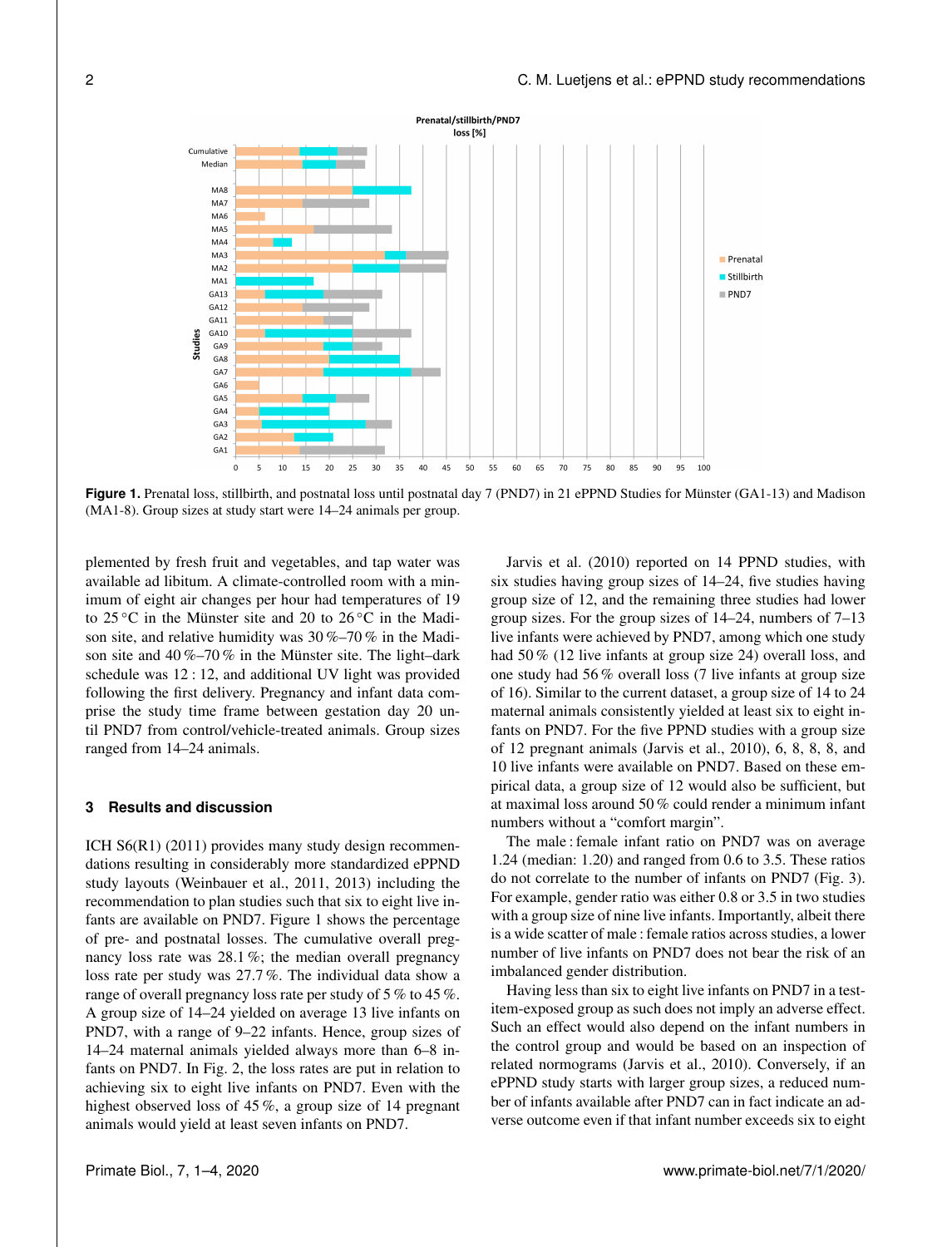



**Figure 2.** Relationship between group sizes within/above (green) or below (red) the recommended range of live infants on PND 7, pregnancy losses, and initial group size in ePPND studies. Triangles denote the observed minimal loss (5%), maximal loss (45%), and average/median loss (approx. 28%) as described in text and depicted in Fig. 1. As per ICH S6(R1) (2011), it is recommended to start with group sizes of pregnant animals that yield six to eight live infants per study group on PND7. Group sizes of 12–14 animals will achieve that recommendation.



**Figure 3.** Comparison of male : female ratio versus number of live infants on PND7. It appears that the gender ratio is unrelated to the number of live infants (Pearson correlation coefficient: −0.14).

live infants per group. Furthermore, it has been the experience in this laboratory, that normogram-based monitoring of an ePPND study can be used to enroll more animals in case that test-item-related increased incidence of abortions have occurred, and a concern arises that six to eight live infants may not be achieved on PND7.

ICH S6(R1) (2011) recommends minimal postnatal periods of infant observation for evaluation of T-cell-dependent antibody response (TDAR) testing and for testing of learning and memory aspects. This recommendation is driven by having infants of either appropriate body size for blood volume collection or a maturation status that allows for learning and memory testing. With regard to animal number, there are reports that a group size of eight animals for TDAR (Lebrec et al., 2011) and a group size of six to eight animals for lymphocyte immunophenotyping (Krejsa et al., 2013) provide acceptable statistical power for detecting alterations. It has also been demonstrated for learning and memory testing in juvenile animals that a group size of eight animals yields sufficient statistical power (Rose et al., 2015). In the current dataset, less than nine live infants per group in an ePPND study have not been encountered since ICH S6(R1) (2011) is effective. However, six to eight animals is considered sufficient for general toxicity studies. Hence, an initial group size of 14 animals per group should generally be sufficient if above infant testing parameters are required.

In conclusion, a group size of 14 pregnant animals per group is considered sufficient to predictably achieve six to eight live infants per study group on PND7 as recommended by ICH S6(R1) (2011).

**Data availability.** Data are provided as supplement for Figs. 1 and 3, and are uploaded. Figure 2 is not based on calculations.

**Supplement.** The supplement related to this article is available online at: [https://doi.org/10.5194/pb-7-1-2020-supplement.](https://doi.org/10.5194/pb-7-1-2020-supplement)

**Author contributions.** Data are derived from studies managed by AB, AF, and CML. AB, AF, and CML contributed to data interpretation, and CML and GFW prepared the article.

**Competing interests.** The authors declare that they have no conflict of interest.

**Review statement.** This paper was edited by Augusto Vitale and reviewed by Bill Breslin and one anonymous referee.